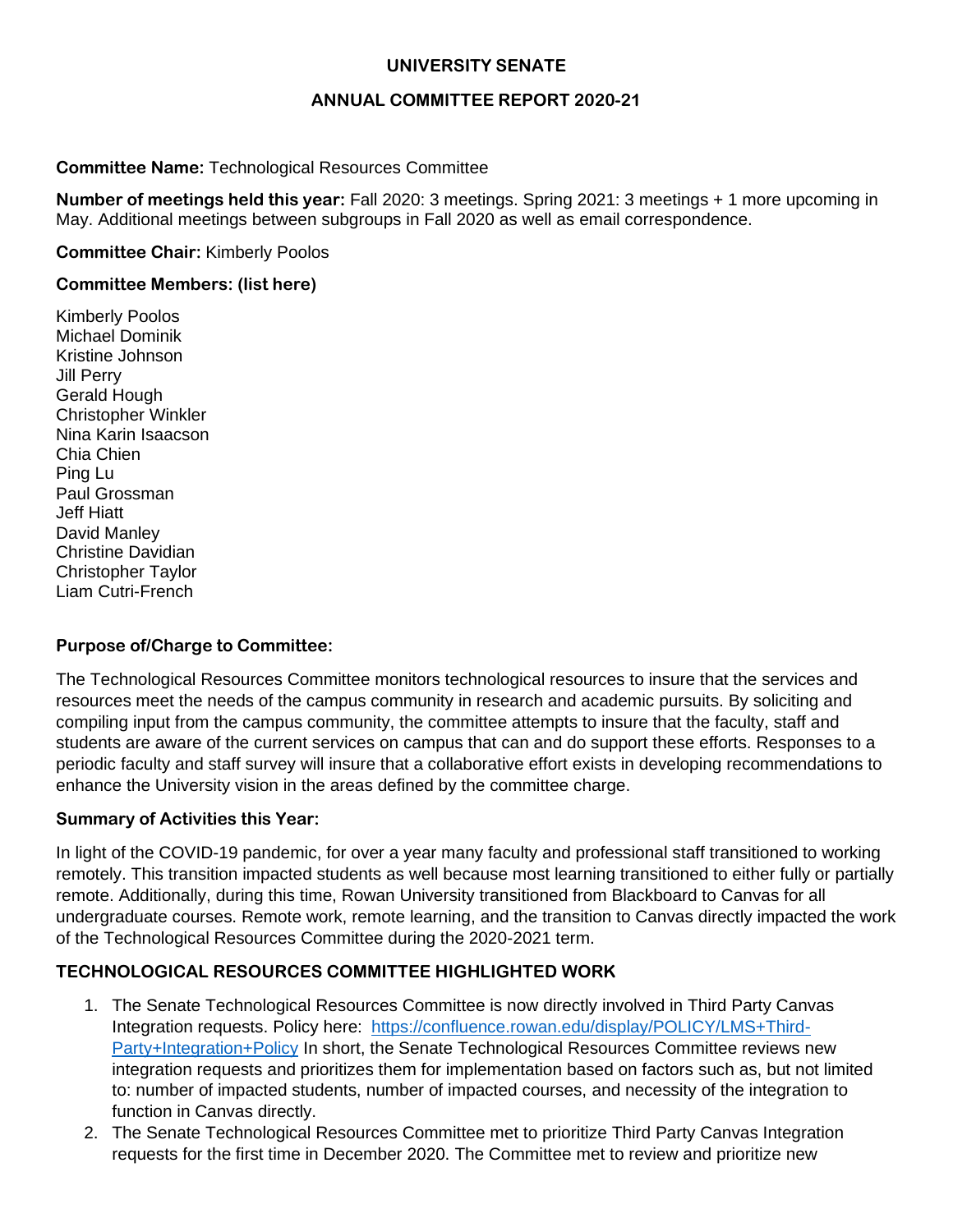integration requests during the duration of the Spring 2021 semester. Frequent meetings each semester to review new Third Party Canvas Integration requests will need to continue with the 2021- 2022 Technological Resources Committee per the policy.

- 3. In Fall 2020, the Senate Technological Resources Committee sent out a Survey titled "Canvas Concerns Form" to identify areas of focus and concern as the University transitioned from Blackboard to Canvas. Data collected can be characterized in the following groups:
	- a. Major Issues and Concerns with Canvas
	- b. Benefits Canvas has over Blackboard
	- c. Third Party Software Packages to be embedded in Canvas
	- d. Other Tech Concerns
		- **This data highlighted issues that ultimately led to the Senate Technological Resources Committee involvement in the Third Party Canvas Integration Requests (see #1 above).**
- 4. In Spring 2021, the Senate Technological Resources Committee sent out a follow up Survey titled "Canvas and Other Tech. Concerns Follow Up Survey." While the survey was more positive about Canvas, there were still some concerns about functions being removed/turned off from faculty **(see recommendation #1).**
- 5. The Spring 2021 "Canvas and Other Tech. Concerns Follow Up Survey" also identified large concerns and issues with the ITAP process **(see suggestion #2 and recommendation #3).**
- 6. Another major issue of focus for the Technological Resources Committee during the 2020-2021 Academic Year is the issue of textbook/course "add on" fees. This has been brought up to the Senate President and Senate Executive Board and also the Affordability Taskforce. All involved are working towards a solution, but need some clarification and process information first **(see suggestion #1 and recommendation #2).**

# **SUGGESTIONS & RECOMMENDATIONS**

# **Suggestions:**

- 1. Textbook/Course "add on" fees are an increasing issue for students and a concern for the Senate Technological Resources Committee. Since we are now part of the Third Party Canvas Integration process, we view all incoming requests and see much of the burden of cost is placed on students. These are sometimes "extra" packages offered by a publisher that may offer things like tests, quizzes, homework problems, or homework help. The Committee is concerned about the added cost for students (especially if the student cannot successfully take a course without the add-on). We are also concerned about the status of these "fees" as "fees" must be approved by the Board of Trustees. Before we can recommend a strong solution for this growing problem, we need the following information: definition of a fee and process for fee approval.
- 2. Data from the survey as well as personal accounts shared with the Chair of the Technological Resources Committee shows a large problem with the ITAP process at Rowan University. The survey data suggests the process is unclear and not consistent. Words like "inconsistent" and "frustrating" appear frequently. This process is essential for critical materials for success for students (for use in courses) and faculty (for use in courses, research, and grants). The Technological Resources Committee suggests a revision of this process and would welcome involvement, similar to the involvement we had in revising the Third Party Canvas Integration Request policy and procedure.

### **Recommendations:**

1. Certain functions in Canvas are removed/shut off from faculty use in Canvas. The Technological Resources Committee has been working with the Senate President and Rowan Global Leadership to recommend the following functions are turned on for faculty use: **import function** and **attendance function.** These are two Canvas functionalities that already exist and the data from our Canvas & Other Tech. Concerns follow up survey support the desire and need to have these functions available. As of writing this report, these functions are still not available for our faculty.